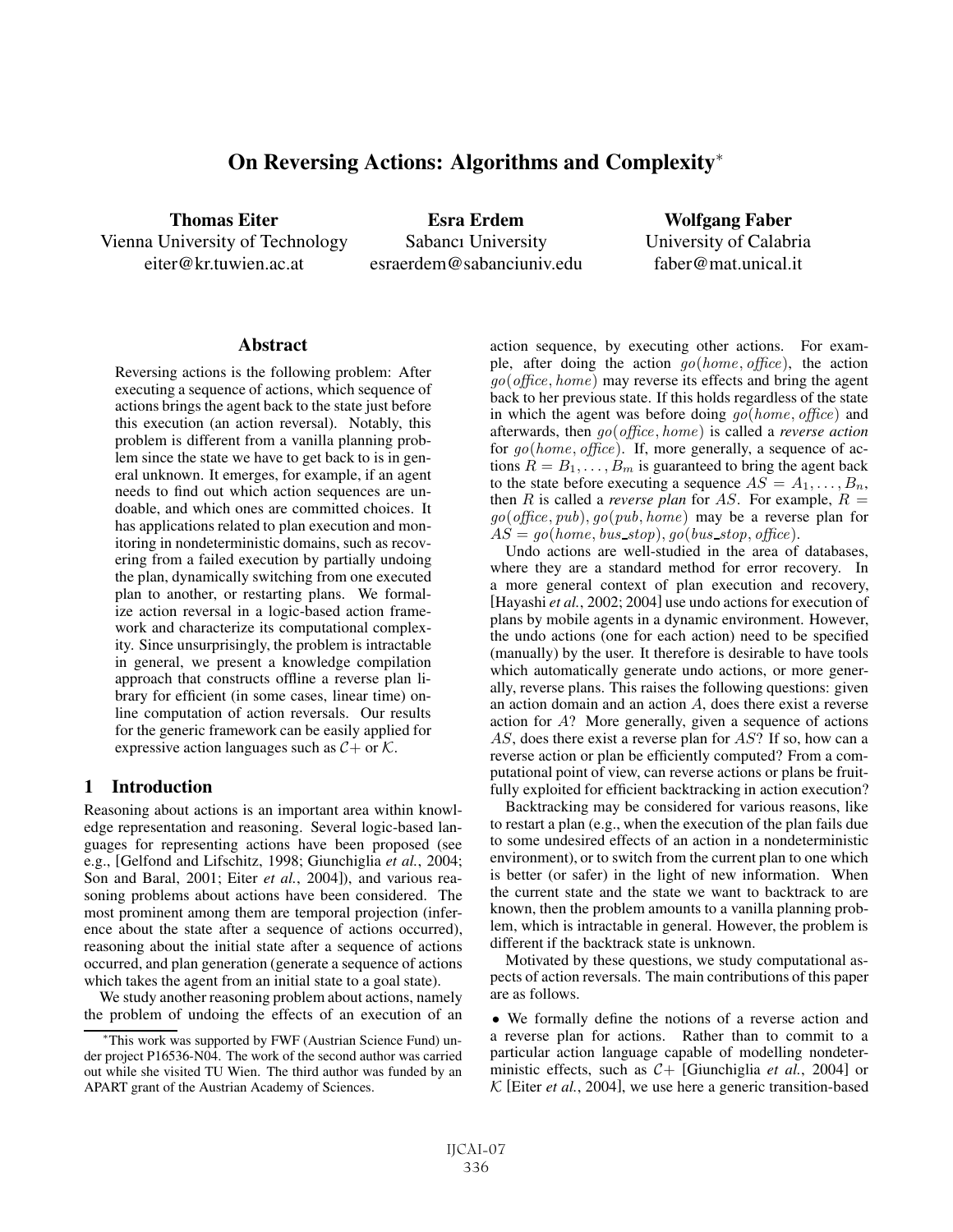framework for representing actions as in [Rintanen, 1999; Turner, 2002], using propositional logic as a specification language. Besides nondeterminism, it also accommodates concurrent actions and dynamic worlds. We extend the definitions to *conditional reversals*, considering also partial knowledge about the current state and the state before the execution.

• We thoroughly analyze the complexity of action reversals, and characterize the complexity of recognizing and deciding existence of reverse actions and plans, both for plain as well as for conditional reversals.

• Unsurprisingly, action reversal is intractable in general. For monitoring applications, we therefore present a knowledge compilation method. It constructs offline a *reverse plan library* from which reversals can be online computed in polynomial (often, linear) time for important classes of instances.

Our results shed light on the complexity of action reversals, and can be easily customized to particular action languages like  $C+$  or  $K$ . Our algorithms for reverse plan assembly suggest action reversal as a complementary method for efficient backtracking (if no reverse plan exists, choose some other method). For further in-depth material and proofs for all results of this paper, we refer to [Eiter *et al.*, 2006].

### 2 Action Representation Framework

Following [Turner, 2002], let A be a set of action symbols and let  $F$  be a disjoint set of fluent symbols, which are viewed as propositional atoms. The set of states of an action domain is encoded by the models of a propositional formula  $state(\mathcal{F})$ over F. Let  $act(F, A, F')$  be a formula over  $F \cup A \cup F'$ , where  $\mathcal{F}' = \{f' \mid f \in \mathcal{F}\}\.$  Then

$$
\mathit{tr}(\mathcal{F}, \mathcal{A}, \mathcal{F}') = \mathit{state}(\mathcal{F}) \land \mathit{act}(\mathcal{F}, \mathcal{A}, \mathcal{F}') \land \mathit{state}(\mathcal{F}') \quad (1)
$$

encodes the set of transitions that corresponds to its models. That is, in a transition, the start state corresponds to an assignment S to  $\mathcal{F}$ ,<sup>1</sup> the (concurrent) action execution (or occurrence) to an assignment  $A$  to  $A$ , and the end state to an assignment  $S'$  to  $\mathcal{F}'$ .

Example 1 [Giunchiglia *et al.*, 2004] Putting a puppy into water makes the puppy wet, and drying a puppy with a towel makes it dry. With the fluents  $F = \{inWater, wet\}$ , and the action symbols  $\mathcal{A} = \{putIntoWater, dryWithTowel\}$ , the states can be described by the formula  $state(\mathcal{F}) = inWater \supset wet$ . Since there are three assignments to  $\mathcal F$  satisfying *state*( $\mathcal F$ )  $({\{inWater, wet\}, \{\neg inWater, wet\}, \{\neg inWater, \neg wet\})$ there are three states:  $\{inWater, wet\}, \{wet\}, \{\}.$  The action occurrences can be defined through

$$
act(\mathcal{F}, \mathcal{A}, \mathcal{F}') =(in Water' \equiv inWater \lor putIntoWater) \land(wet' \equiv (wet \land \neg dryWithTowel) \lor putIntoWater) \land(dryWithTowel \supset (\neg in Water \land \neg putIntoWater))
$$

By the last line,  $dryWithTowel$  is executable if  $inWater$ is false, but not concurrently with *putIntoWater*. For example, the assignment  $\{\neg inWater, wet, dryWithTowel,$ 

 $\neg putIntoWater, \neg inWater', \neg wet'$  satisfies  $tr(\mathcal{F}, \mathcal{A}, \mathcal{F}')$ ; therefore, it describes a transition from the state  $S =$  $\{wet\}$  to the state  $S' = \{\}$  by executing the action  $A =$  $\{dryWithTowel\}$ .  $\Box$ 

The meaning of a domain description can be represented by a transition diagram, which is a directed labelled graph whose nodes are the states and whose edges correspond to action occurrences. A *trajectory* of length n is an alternating sequence  $S_0, A_0, S_1, \ldots, S_{n-1}, A_{n-1}, S_n$  of states  $S_i$ and action occurrences  $A_i$ , such that  $S_0 \stackrel{A_0}{\rightarrow} S_1 \stackrel{A_1}{\rightarrow} \ldots$ ,  $S_{n-1} \stackrel{A_{n-1}}{\rightarrow} S_n$  is a labelled path in the graph. The trajectory can be obtained from a corresponding model of the formula  $tr_n(\mathcal{F}, \mathcal{A}) = \bigwedge_{t=0}^{n-1} tr(\mathcal{F}_t, \mathcal{A}_t, \mathcal{F}_{t+1})$  where each  $\mathcal{F}_i$  (resp., each  $\mathcal{A}_i$ ) results by adding time stamp  $i$  to each  $f \in \mathcal{F}$  (resp., each  $a \in \mathcal{A}$ ).

An *action sequence* of length *n* is a sequence  $AS = \langle A_0, A_1 \rangle$  $\ldots$ ,  $A_{n-1}$ , where each  $A_i$  ( $0 \leq i \leq n$ ) is a (concurrent) action occurrence. We use  $|AS|$  to denote the length of A. Note that in general,  $|AS|$  is different from the total number of single action occurrences in AS.

In what follows,  $\mathcal{F} \equiv \mathcal{F}'$  denotes  $\bigwedge_{f \in F} f \equiv f'.$ 

#### 3 Execution Reversals

After an agent executes an sequence  $\langle A_0, \ldots, A_i \rangle$ , it may be sometimes desirable that the effects of the whole or part of the action sequence be undone, such that the agent is back in the state  $S_j$ ,  $j < i$ , which she had reached after executing the actions  $A_0, \ldots, A_{j-1}$ .

An action can be undone by executing one of its "reverse actions" or by executing a "reverse plan". We define a reverse of an action below relative to a given action description.

Definition 1 An action A' is a reverse action for A, if, for all  $\mathcal F$  and  $\mathcal F'$ , the formula  $revAct(\mathcal F,\mathcal F';A,A'),$  defined as

$$
tr(\mathcal{F}, A, \mathcal{F}') \supset (tr(\mathcal{F}', A', \mathcal{F}) \land \forall \mathcal{F}'' \ (tr(\mathcal{F}', A', \mathcal{F}'') \supset \mathcal{F} \equiv \mathcal{F}''))
$$

is a tautology (i.e.,  $\forall \mathcal{F} \forall \mathcal{F}' \text{revAct}(\mathcal{F}, \mathcal{F}'; A, A')$  holds).

The formula above expresses the following condition about actions A and  $A'$ . Take any two states  $S, S'$  (described by the assignments to fluents in  $\mathcal F$  and  $\mathcal F'$  respectively) such that executing A at S leads to S'. Then executing  $A'$  at state S' always leads to S.

Many of the benchmarks used in planning are from the transportation domain (logistics, blocks world, grid, etc.). E.g., moving from  $x$  to  $y$  is the reverse action of moving from  $y$  to  $x$ , putting down an object is the reverse of picking it up.

Definition 2 *A* reverse plan for an action A *is a sequence*  $\langle A'_0, \ldots, A'_{m-1} \rangle$ ,  $m \ge 0$ , of actions such that, for all  $\mathcal F$  and F- *, the following formula is true:*

$$
\begin{aligned}\nrevPlan(\mathcal{F}, \mathcal{F}'; A, [A'_0, \dots, A'_{m-1}]) &= \\
tr(\mathcal{F}, A, \mathcal{F}') & \supset \\
\forall_{i=1}^m \mathcal{F}_i \exists_{j=1}^m \mathcal{F}'_j \Big( \mathcal{F}_0 \equiv \mathcal{F}' \supset \\
&\left( \bigwedge_{t=0}^{m-1} \left( tr_t(\mathcal{F}, A') \supset tr(\mathcal{F}_t, A'_t, \mathcal{F}'_{t+1}) \right) \wedge \right. \\
&\left( tr_m(\mathcal{F}, A') \supset \mathcal{F}_m \equiv \mathcal{F} \right) \Big)\n\end{aligned}
$$

<sup>&</sup>lt;sup>1</sup>"Assignment to  $S$ " means an assignment of truth values to the symbols in  $S$ .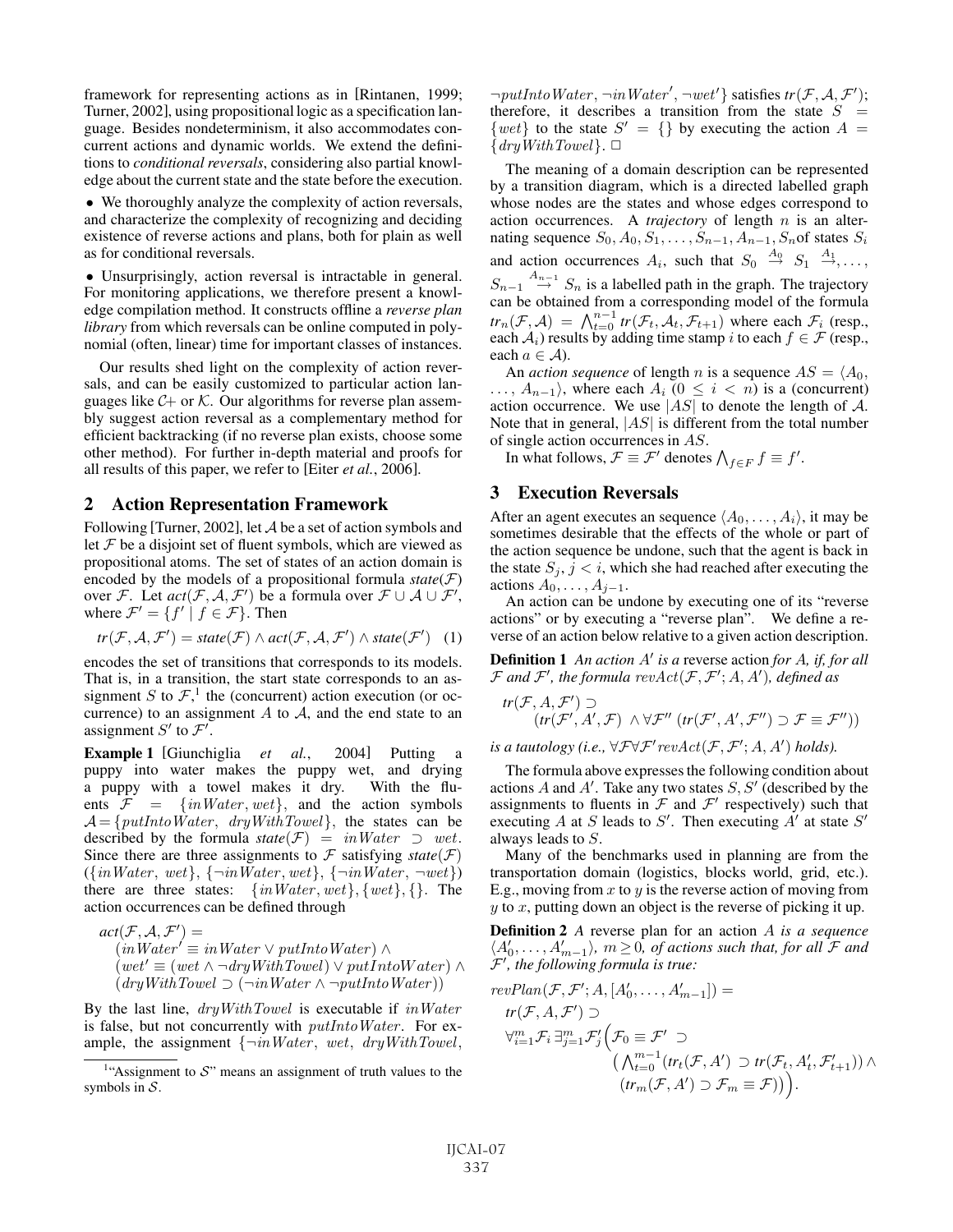The formula above expresses the following condition about an action A and an action sequence  $\langle A'_0, \ldots, A'_{m-1} \rangle$ . Take any two states  $S, S'$  (described by the assignments to fluents in  $\mathcal F$  resp.  $\mathcal F'$ ) such that executing A at S leads to S'. Then the action sequence  $\langle A'_0, \ldots, A'_{m-1} \rangle$  is executable at state  $S'$ , and it always leads to  $S$ . The executability condition of  $\langle A'_0, \ldots, A'_{m-1} \rangle$  is described above by the formula on the second line. Note that  $revPlan(\mathcal{F}, \mathcal{F}'; A, [A'_0])$  is equivalent to  $revAct(\mathcal{F}, \mathcal{F}';A, A'_0)$ . For instance, a reverse plan for booking online a room may be first calling the hotel in which the room is reserved, and then cancelling the reservation.

We can further generalize the notion of reversing by considering action sequences, rather than actions, to be reversed. There are two motivations for this generalization: It might not always be possible to find reverse plans for single actions, but only for sequences of actions. Also, a reverse plan for an action sequence might be shorter than a reverse plan obtained by concatenating reverse plans for subsequences.

**Definition 3** *A sequence*  $\langle A'_0, \ldots, A'_{m-1} \rangle$  ( $m \geq 0$ ) of ac*tions is a* reverse plan for an action sequence  $\langle A_0, \ldots, A_{k-1} \rangle$  $(k > 0)$ , if, for all  $\mathcal F$  and  $\mathcal F'$ , the following formula is true:

$$
\begin{aligned}\n\text{multiRev}(\mathcal{F}, \mathcal{F}'; [A_0, \dots, A_{k-1}], [A'_0, \dots, A'_{m-1}]) &= \\
\exists_{i=0}^k \mathcal{F}_i(\mathcal{F} \equiv \mathcal{F}_0 \land \text{tr}_k(\mathcal{F}, A) \land \mathcal{F}' \equiv \mathcal{F}_k) \supset \\
\forall_{j=0}^m \mathcal{F}'_j \exists_{h=1}^m \mathcal{F}''_h(\mathcal{F}'_0 \equiv \mathcal{F}' \supset \\
&\qquad \qquad \bigwedge_{t=0}^{m-1} (\text{tr}_t(\mathcal{F}', A') \supset \text{tr}(\mathcal{F}'_t, A'_t, \mathcal{F}''_{t+1})) \\
&\qquad \qquad \bigwedge (\text{tr}_m(\mathcal{F}', A') \supset \mathcal{F}'_m \equiv \mathcal{F})\big)\n\end{aligned}
$$

The formula above is very similar to  $revPlan(\mathcal{F}, \mathcal{F}'; A, [A_0, \mathcal{F}']$  $\dots, A_{m-1}]$ ). The only difference is that, in the premise of the formula, a trajectory is considered instead of a single transition. Note that  $multiRev(\mathcal{F}, \mathcal{F}'; [A_0], [A'_0, \ldots, A'_m])$  is equivalent to  $revPlan(\mathcal{F}, \mathcal{F}'; A_0, [A'_0, \ldots, A'_m]).$ 

So far, a reverse plan has been defined for an action sequence at any state reachable by that sequence. However, at some such states, an action sequence may not admit any reverse plan. That is, an action sequence may have a reverse plan under some conditions, that do not necessarily hold at every reachable state. Furthermore, if some information about the state which we want to reach by reversing actions is available, e.g., values of some fluents obtained by sensing, then a reverse plan might be possible depending on this information. To make execution reversals applicable in such situations, we generalize reverse plans to "conditional reverse plans" as follows.

**Definition 4** *A* sequence  $\langle A'_0, \ldots, A'_{m-1} \rangle$  ( $m \geq 0$ ) of *actions is a*  $\phi$ ;  $\bar{\psi}$ -reverse plan for an action sequence  $\langle A_0, \ldots, A_{k-1} \rangle$  ( $k > 0$ ) if, for any  $\mathcal F$  and  $\mathcal F'$ , the formula

$$
\psi(\mathcal{F}) \wedge \phi(\mathcal{F}') \supset \mathit{multiRev}(\mathcal{F}, \mathcal{F}'; [A_0, \ldots, A_{k-1}], [A'_0, \ldots, A'_{m-1}])
$$

*is true, where*  $\phi(\mathcal{F}')$  *is over*  $\mathcal{F}'$  *and and*  $\psi(\mathcal{F})$  *over*  $\mathcal{F}$ *.* 

For the case where  $\psi(\mathcal{F}) \equiv \top$ , we simply write  $\phi$ -reverse plan for  $\phi$ ;  $\psi$ -reverse plan. For instance, a conditional reverse plan for booking a room may be first calling the hotel in which the room is reserved, and then cancelling the reservation, with the condition that another room is available at another hotel.

A question which comes up naturally is whether it is possible to formulate conditions, which are necessary or sufficient for the existence of a reverse action for a given action. In the following, we briefly discuss two conditions, of which one is necessary, while the other one is sufficient.

Let us first focus on the necessary condition. Imagine the following situation: The action  $A$ , which is to be reversed, results in the same state S when executed in two different states S' and S'', i.e.,  $tr(S', A, S)$  and  $tr(S'', A, S)$  both hold. It is then impossible to find a reverse plan  $\langle A'_0, \ldots, A'_{m-1} \rangle$ for A. If we could, then if some  $S_0, \ldots, S_m$  existed such that  $tr_m(S, A')$ , then both  $S_m = S'$  and  $S_m = S''$  would hold, which is impossible, as we assumed that  $S' \neq S''$ . This necessary condition can be stated more generally as follows:

**Proposition 1** If a  $\phi$ ;  $\psi$ -reverse plan for  $A = \langle A_0, \ldots, A_n \rangle$  $A_{n-1}$  *exists, then, for every two sequences*  $S = S_0, \ldots, S_n$ and  $S' = S'_0, \ldots, S'_n$  of states such that  $S_0 \neq S'_0$ ,  $tr_n(S, A)$ ,  $tr_n(S', A)$ ,  $\phi(S_n)$ ,  $\phi(S'_n)$ ,  $\psi(S_0)$ , and  $\psi(S'_0)$  hold, it holds *that*  $S_n \neq S'_n$ .

We have found also a sufficient condition, motivated by the following property of functions: A function f is *involutory* iff  $f(f(x)) = x$  for each x in the domain of f. We say that an action sequence  $A_0, \ldots, A_{m-1}$  is  $(\psi$ -*)involutory*, if, for every state S (satisfying  $\psi$ ), the following hold:

- for every sequence  $S = S_0, \ldots, S_m$  of states such that  $tr_m(S, A)$  holds, there exist a sequence  $S_m$  =  $S'_0, \ldots, S'_m = S$  of states such that  $tr_m(\tilde{S}', A)$  holds;
- for every two sequences  $S = S_0, \ldots, S_m$  and  $S_m =$  $S'_0, \ldots, S'_m$  of states such that  $tr_m(S, A) \wedge tr_m(S', A)$ holds, it holds that  $S'_m = S$ .

Therefore, an action is involutory, if executing the action twice in any state, where the action is executable, always results in the starting state. An example of an involutory action is a toggle action: If a simple light switch is toggled twice, it will always be in the same state as before. Then a sufficient condition can be stated as follows:

Proposition 2 *A* ψ*-involutory action sequence* AS *is always*  $\top$ ;  $\psi$ -reversible, and a  $\top$ ;  $\psi$ -reverse plan is AS itself.

# 4 Complexity Results

We study the complexity of the following problems related to the computation of execution reversals with respect to a given action domain description:

(P1) for two given action sequences  $AS$  and  $R$ , and given formulas  $\phi$  and  $\psi$  over fluent symbols, recognizing whether R is a  $\phi$ ;  $\psi$ -reverse plan for AS;

(P2) for a given action sequence AS, deciding whether there exist an action sequence  $R$  of a polynomially bounded length, and formulas  $\phi$  and  $\psi$  over fluent symbols, such that R is a  $\phi$ ;  $\psi$ -reverse plan for AS, and that  $\phi(S')$  holds for some state S<sup>'</sup> reached by AS from some state S such that  $\psi(S)$ holds;

(P3) for a given action sequence AS and formulas  $\phi$  and  $\psi$ over fluent symbols, deciding whether there exists an action sequence  $R$  of polynomially bounded length such that  $R$  is a  $\phi$ ;  $\psi$ -reverse plan for AS.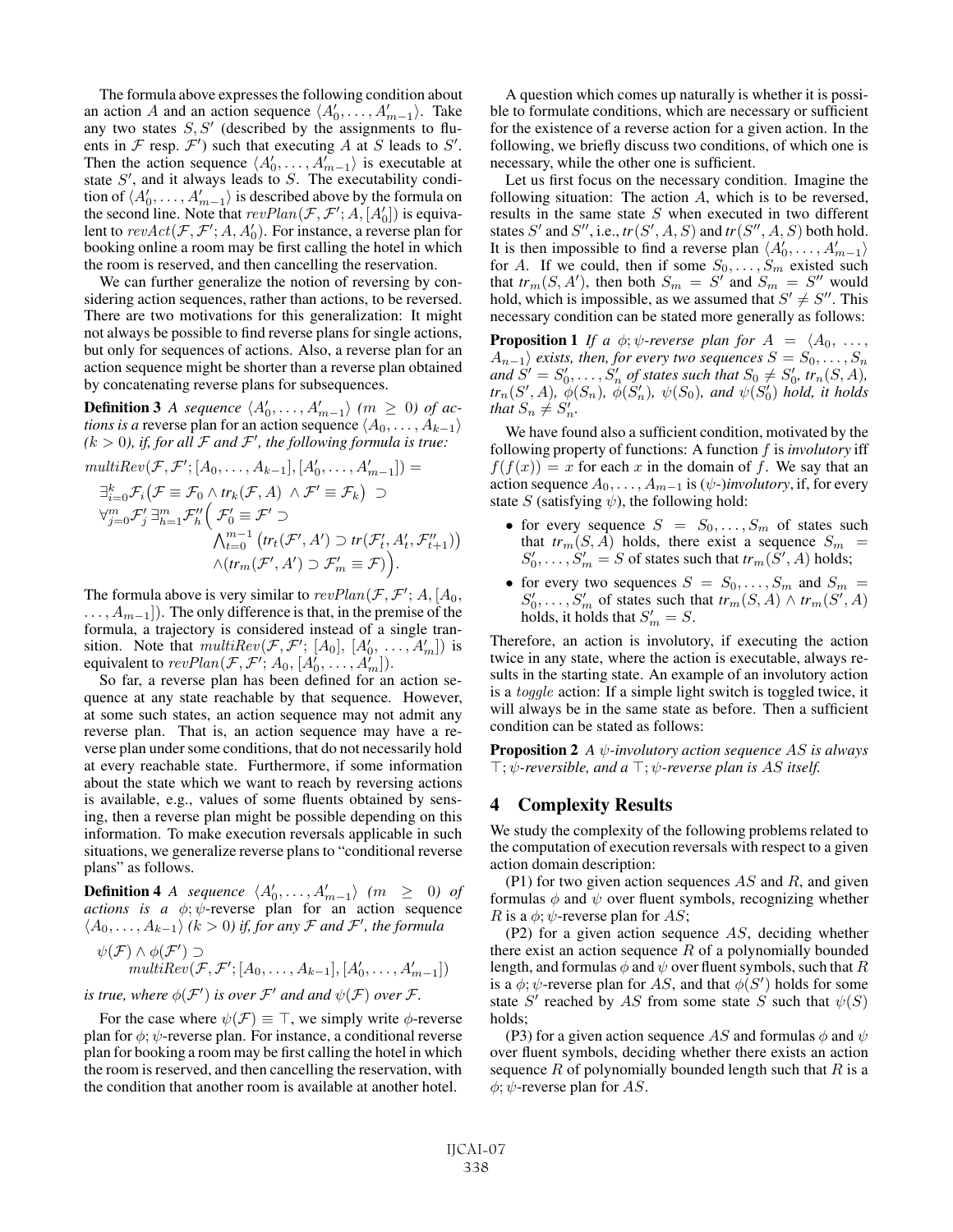| Problem | $ R =1$ | $=2$            | > 2 |
|---------|---------|-----------------|-----|
| (PI)    | coNP    |                 |     |
| (P2     |         | $\cdot$ $\cdot$ |     |
|         |         |                 |     |

Table 1: Complexities of (P1)–(P3), in terms of completeness

For our discussion of the computational complexities of these problems, recall the following sequence of classes from the polynomial hierarchy: First,  $\Sigma_0^p = \Pi_0^p = P$ ; and for all  $k \ge 1$ ,  $\Sigma_k^p = \text{NP}^{\Sigma_{k-1}^p}$  and  $\Pi_k^p = \text{coNP}^{\Sigma_{k-1}^p}$ . Each complexity class at each level  $k$  ( $k \geq 1$ ) of the hierarchy, includes all complexity classes at lower levels. For further background on complexity, we refer the reader to [Papadimitriou, 1994].

The complexity results for problems (P1)–(P3) are summarized in Table 1. According to these results, checking whether an action sequence is a  $\phi$ ;  $\psi$ -reverse plan for another action sequence (i.e., (P1)) is easier than finding a  $\phi$ ;  $\psi$ -reverse plan for an action sequence (i.e., (P2) and (P3)). Finding a  $\phi$ ;  $\psi$ reverse plan, where  $\phi$  and  $\psi$  are given is harder than finding a  $\phi$ ;  $\psi$ -reverse plan for arbitrary  $\phi$  and  $\psi$  for  $|R| = 2$ , but is of the same complexity in all other cases. These problems get more difficult when the length of  $R$  increases: Problems (P1) and (P3) get more difficult when  $|R| \ge 2$ , while problem (P2) gets more difficult when  $|R| > 2$ .

Intuitively, the  $\Sigma_3^p$ -completeness of (P2) and (P3) is due to the following intermingled sources of complexity:

(i) the exponentially many action sequences  $R$  of a polynomially-bounded length and, in case of (P2), the exponentially many formulas  $\phi$  and  $\psi$  which need to be considered,

(ii) the test that for all states S and S' such that  $\phi(S')$  and  $\psi(S)$  hold and S' is reached from S after execution of AS, every execution of  $R$  which starts in  $S'$  ends in  $S$ , and (iii) the test that each partial execution of  $R$  starting in some state  $S'$  as in (ii) can be continued with the next action, i.e., the execution is not "stuck."

Membership of problem (P1) in  $\Pi_2^p$  is straightforward from Definitions 3 and 4. The  $\phi$ ; $\psi$ -reverse plan property is easily rewritten to a prefix quantified Boolean formula (QBF) with ∀∃ pattern; evaluating such a formula is well-known to be in  $\Pi_2^p$ . Problem (P3) is thus in  $\Sigma_3^p$ , since a  $\phi$ ; $\psi$ -reverse plan can first be guessed and then checked with a  $\Pi_2^p$  oracle. In problem (P2),  $\phi$  and  $\psi$  are w.l.o.g. conjunctions of literals and can be guessed along with the plan; the extra condition is checkable with an NP oracle. Hardness is shown by suitable reductions of evaluating QBFs.

When limiting the length of the reverse plan, some quantifiers vanish. Informally, when  $|R| = 1$ , source (iii) disappears, and similarly when  $|R| = 2$  for (P2). The reason is that if  $R = \langle A_1 \rangle$  and if the current state S' and the state S to which we want to get back are known, then in the light of (ii) we just need to check whether  $\langle S', A_1, S \rangle$  is a valid transition, which is polynomial. In the case of (P2) and  $R = \langle A_1, A_2 \rangle$ , we similarly just need to check after reaching  $S''$  from  $S'$  by executing  $A_1$  whether  $\langle S'', A_2, S \rangle$  is a valid transition. Combined with other properties, this yields the  $\Sigma_2^p$  upper bound.

In problems (P1) and (P3), we do not check that the formulas  $\phi$  and  $\psi$  are actually satisfied at some states S' and

S, respectively, such that  $S'$  is reached from S be execution of AS (if no such states exist, the problem is trivially solved). Checking this condition changes the complexity of (P1) when  $|R| = 1$  from coNP to  $D<sup>P</sup>$  (which is the "conjunction" of NP and coNP); it does not change the complexity of (P3).

The complexity of problems can be lower under some conditions. For example, if the reverse plan is short (i.e., has a length bounded by a constant) and contains no parallel actions, and  $\phi$ ,  $\psi$  are formulas from a polynomial size set of formulas, then only a polynomial number of candidates for  $\phi$ ;  $\psi$ reverse plans need to be checked for (P3). If the executability of actions can be determined in polynomial time then (P1) gets coNP-complete, and (P2) and (P3) get  $\Sigma_2^p$ -complete.

Tractable cases. Also tractability can be gained in certain cases. For example, if  $\phi$  and  $\psi$  are conjunctions of literals which have a single model and the description of transitions  $tr(\mathcal{F}, \mathcal{A}, \mathcal{F}')$  is such that for given fluent values S (resp., S') and action occurrences A all fluent values  $S'$  (resp.,  $\overline{S}$ ) such that  $tr(S, A, S')$  holds can be determined in polynomial time, then finding a short  $\phi$ ;  $\psi$ -reverse plan without parallel actions for a short action sequence is feasible in polynomial time. Thus in particular, reversal of the current state in the execution of an action sequence is possible in polynomial time under these conditions.

## 5 Computation of Reverse Plans

We compute reverse plans in the spirit of knowledge compilation [Cadoli and Donini, 1997]: first we compute offline reverse plans for some action sequences, and then use this information online to construct a concrete reverse plan for a given action sequence. In the offline phase, the computed reverse plans for action sequences are collected in a library. This library may not contain all possible reverse plans for all action sequences (since exponentially many of them exist), but a polynomial number of reverse plans for short action sequences (typically, of a few steps, and the reverse plans are short themselves). From these short reverse plans, one might efficiently compose online reverse plans for longer action sequences. For example, a reverse plan  $\langle B_2, B_1 \rangle$  for the action sequence  $\langle A_1, A_2 \rangle$  can be composed of the two reverse actions  $B_1$  and  $B_2$  that undo the effects of two actions  $A_1$  and  $A_2$ , respectively. As we show later, such a construction of a reverse plan for an action sequence, from the reverse plan library, can be done efficiently.

We define reverse plan items and libraries as follows.

Definition 5 *A* reverse plan item (RPI) *is a tuple of the form*  $(AS, R, \phi, \psi)$  *such that* R *is a*  $\phi$ ;  $\psi$ -reverse plan for the *(nonempty) action sequence AS, where*  $\phi = \phi(\mathcal{F})$  *and*  $\psi =$  $\psi(\mathcal{F})$ *. An RPI is* single-step, if  $|AS| = 1$ *, i.e., AS consists of a single action, and unconditional, if*  $\phi = \psi = true$ *.* 

Definition 6 *A* reverse plan library L *is a (finite) set of RPIs; it is called* single-step *(resp.,* unconditional*), if each RPI in it is single-step (resp., unconditional).*

There are various ways to compute RPIs to fill a reverse plan library. Thanks to the logical framework and definitions of reverse actions and plans, it is fairly straightforward to encode the problem of actually finding an RPI  $(AS, R, \phi, \psi)$  by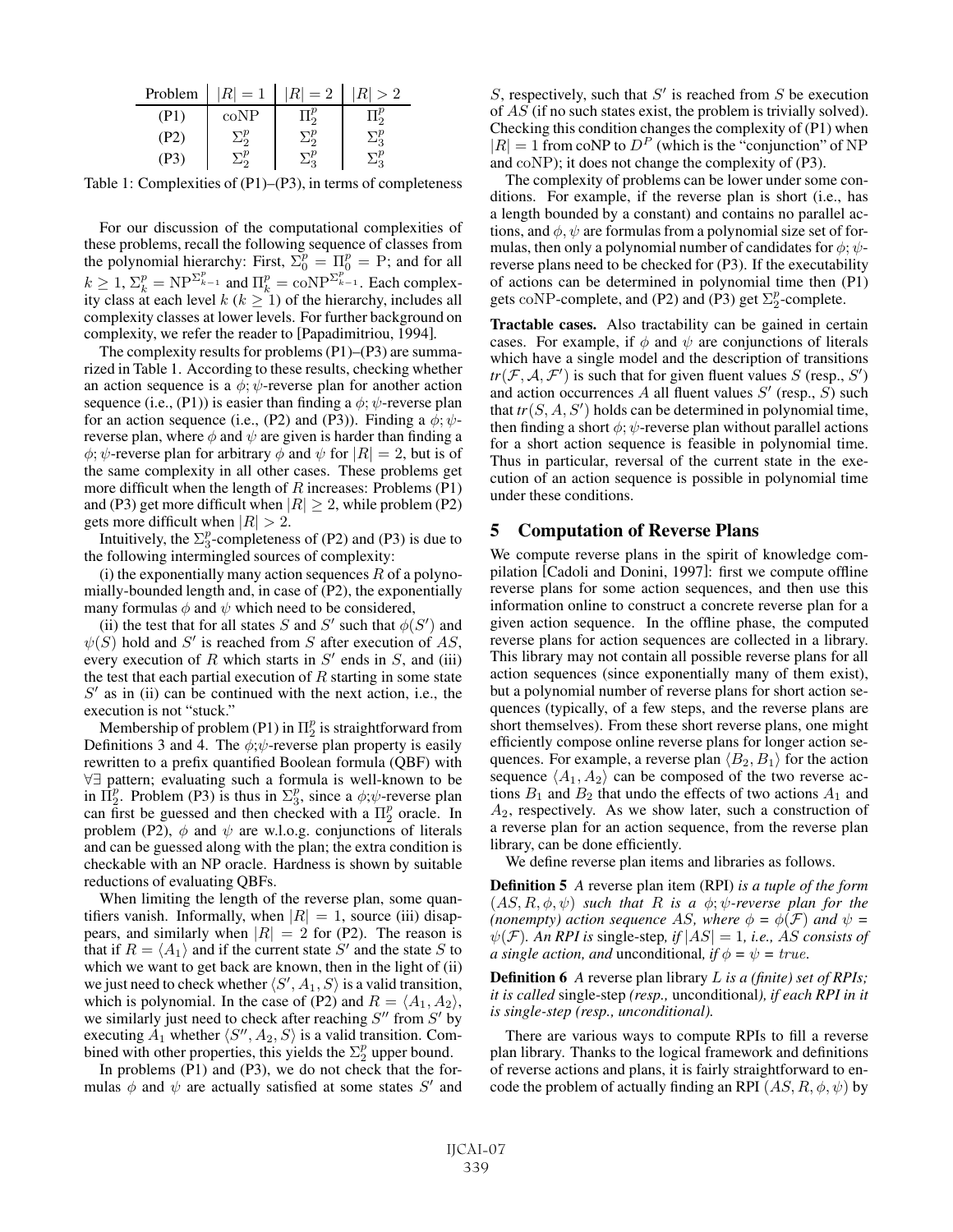Algorithm  $REVERSE(AS, \Pi, L)$ 

**Input**: Action sequence  $AS = \langle A_0, \ldots, A_{i-1} \rangle, i \geq 0$ , sequence of formulas (percepts)  $\Pi = \pi_0(\mathcal{F}), \ldots,$  $\pi_i(\mathcal{F})$ , reverse plan library L;

**Output:** Reverse plan  $RP$  for AS from  $\Pi$  and L or "no"

- (01) for each  $j = 0, ..., i-1$  do  $S[j] := \perp$ ;
- (02)  $S[i] := \top$ ; /\* trivially,  $S_i$  is reversible to itself \*/<br>(03)  $RP := \text{REVERSE1}(i)$ :
- (03)  $RP :=$  REVERSE1(*i*);<br>(04) **if**  $RP = "no"$  then re
- if  $RP = "no"$  then return "no"
- (05) else return  $(RP, S[0])$

Figure 1: Algorithm REVERSE to compute execution reversals using a multi-step plan library.

solving QBFs, which has been proposed as a problem solving method in the planning domain earlier, e.g., [Rintanen, 1999]. Another possibility is to reduce the problem to solving conformant planning problems defined relative to a modification of D. Due to space reasons, we cannot give the details, and instead focus on the more interesting problem of online reverse plan computation.

At runtime, when we do try to assemble a reverse plan, we can think of three increasingly expressive scenarios, depending on available state information in form of *percepts*  $\pi_i$ about some states  $S_j$ ,  $j = 0, 1, \ldots, i$ , of the execution:

1. There is no information about the current state,  $S_i$ , and past states  $S_0, S_1, \ldots, S_{i-1}$ . In this situation, only unconditional reversal plans, assembled from unconditional RPIs, might be used.

2. (Partial) information about the current state  $S_i$  is available, expressed by a formula  $\pi_i(\mathcal{F})$  such that  $S_i$  is one of its models, but no information about the past states. In this case, we can also make use of conditional RPIs.

3. (Partial) information about the whole execution history is available, formalized in terms of a sequence  $\Pi = \pi_0, \ldots,$  $\pi_i$  of formulas over fluent symbols, such that the state  $S_j$  is a model of  $\pi_j(\mathcal{F})$ , for each  $j = 0, 1, \ldots, i$ . Here, we might exploit an even larger set of RPIs.

Clearly, scenario 3 generalizes the other ones; due to space limitations, we thus focus here on this general scenario.

When we consider a multi-step plan library, i.e., not necessarily a single-step plan library, finding a reverse plan  $RP$  is trickier since  $RP$  may be assembled from  $L$  in many different ways, and state conditions might exclude some of them. For instance, take AS =  $\langle A, B, C \rangle$ , and  $L =$  $\{(\langle A, B \rangle, \langle D \rangle, \phi_1, \top), (\langle C \rangle, \langle E \rangle, \phi_2, \top), (\langle A \rangle, \langle F \rangle, \phi_3, \top),$  $(\langle B, C \rangle, \langle G \rangle, \phi_4, \top)$ . We can assemble the action sequence  $\langle A, B, C \rangle$  from  $\langle A, B \rangle$  and  $\langle C \rangle$ , or from  $\langle A \rangle$  and  $\langle B, C \rangle$ . However, in the former case,  $\phi_1$  might be false at the state resulting from reversing C by E, while, in the latter case,  $\phi_3$ might be true at the state resulting from reversing the action sequence  $\langle B, C \rangle$  by the action G. Thus, we need to consider choices and constraints when building a reverse plan.

Fortunately, this is not a source of intractability, and a reverse plan from  $L$  can be found in polynomial time (if one exists) by the algorithm REVERSE in Figure 1.

The auxiliary array  $S$  in the algorithms is used for keeping

#### **Algorithm REVERSE1(j)**

**Input:** Integer  $j, 0 \le j \le i$  (= $|AS|$ ); **Output:** Reverse plan  $RP$  for  $\langle A_0, \ldots, A_{j-1} \rangle$ from  $\pi_0, \ldots, \pi_j$ , or "no" if none exists

- (01) if  $j = 0$  then return  $\epsilon$ ; /\* empty plan \*/
- (02) for each  $(As, R, \phi, \psi) \in L$  s.t. As is a suffix of  $\langle A_0, \ldots, A_{j-1} \rangle$  and  $S[j-|A|s] = \bot$  do (03) if  $\pi_j \supset \phi$  and  $\pi_{j-|AS|} \supset \psi$  then<br>(04) begin
- (04) begin<br>(05)  $S[j]$
- $S[j-|As]| := \top;$  /\* reversing to  $S_j$  possible \*/
- (06)  $RP := \text{REVERSE1}(j |As|);$
- (07) if  $RP \neq "no"$  then return  $R + RP$

```
(08) end
```

```
(09) return "no"
```
Figure 2: Algorithm REVERSE1, in the scope of REVERSE.

information to which states  $S_i$  a reversal is established. The main algorithm, REVERSE, initializes every  $S[j]$  ( $j < i$ ) of S to  $\perp$  since this is false initially. The recursive algorithm RE-VERSE1 updates S whenever new knowledge is gained. For instance, if the action  $A_{i-1}$  can be reversed at state  $S_i$ , then we know that a reversal to  $S_{i-1}$  exists and modify  $S[i-1]$  accordingly. Having this information available in S helps us to find a reverse plan for the action sequence AS from L. Also, it prevents us to explore the same search space over and over.

The algorithm REVERSE starts constructing a reverse plan for an action sequence  $\langle A_0, \ldots, A_{j-1} \rangle$  by considering its suffixes As. For efficiently determining all As in  $L$ , we can employ search structures such as a trie (or indexed trie) to represent L: consider each node of the trie labelled by an action, so that the path from the root to the node would describe an action sequence in reverse order. If the node describes an action sequence As such that  $(As, R, \phi, \psi)$  is in L, then the node is linked to a list of all RPIs of form  $(As, R', \phi', \psi')$  in L.

The next theorem bounds the running time of algorithm REVERSE and states its correctness.

- Theorem 3 (i) REVERSE(AS, Π, L) *has running time*  $O(|AS|(|L| \cdot eval_{\max}(\mathcal{A}) + \min(AS_{\max}(L), |AS|)),$ *where*  $eval_{\text{max}}(\Pi, L)$  *bounds the time to evaluate*  $\pi_j \supset$  $\phi$  *and*  $\pi_j \supset \psi$  *for any*  $\pi_j$  *in*  $\Pi$  *and formulas*  $\phi$ *,*  $\psi$  *in L; and*  $AS_{\text{max}}(L) = \max\{|As| | (As, R, \phi, \psi) \in L\}.$
- (ii) REVERSE(AS, Π, L) *correctly outputs, relative to* L*, a reverse plan* RP *for* AS *and* Π *or it determines that such a reverse plan does not exist.*

Corollary 4 REVERSE(AS, Π, L) *is polynomial, if all percepts in* Π *are DNFs and all formulas in* L *are* k*-term DNFs, i.e.,*  $\bigvee_{j=1}^{k} t_{i,j}$  where k is bounded by a constant, or CNFs.

We remark that in an application setting,  $|AS|$  as well as reverse plan R are expected to be small (bounded by a constant) and percepts  $\pi_i$  and the formulas  $\phi$ ,  $\psi$  consist of a few literals. In this case, the running time is  $O(|L|)$  i.e., linear in the size of the reverse plan library  $L$ . If, moreover, only few of the entries in the reverse plan library match, then the running time can be drastically shorter.